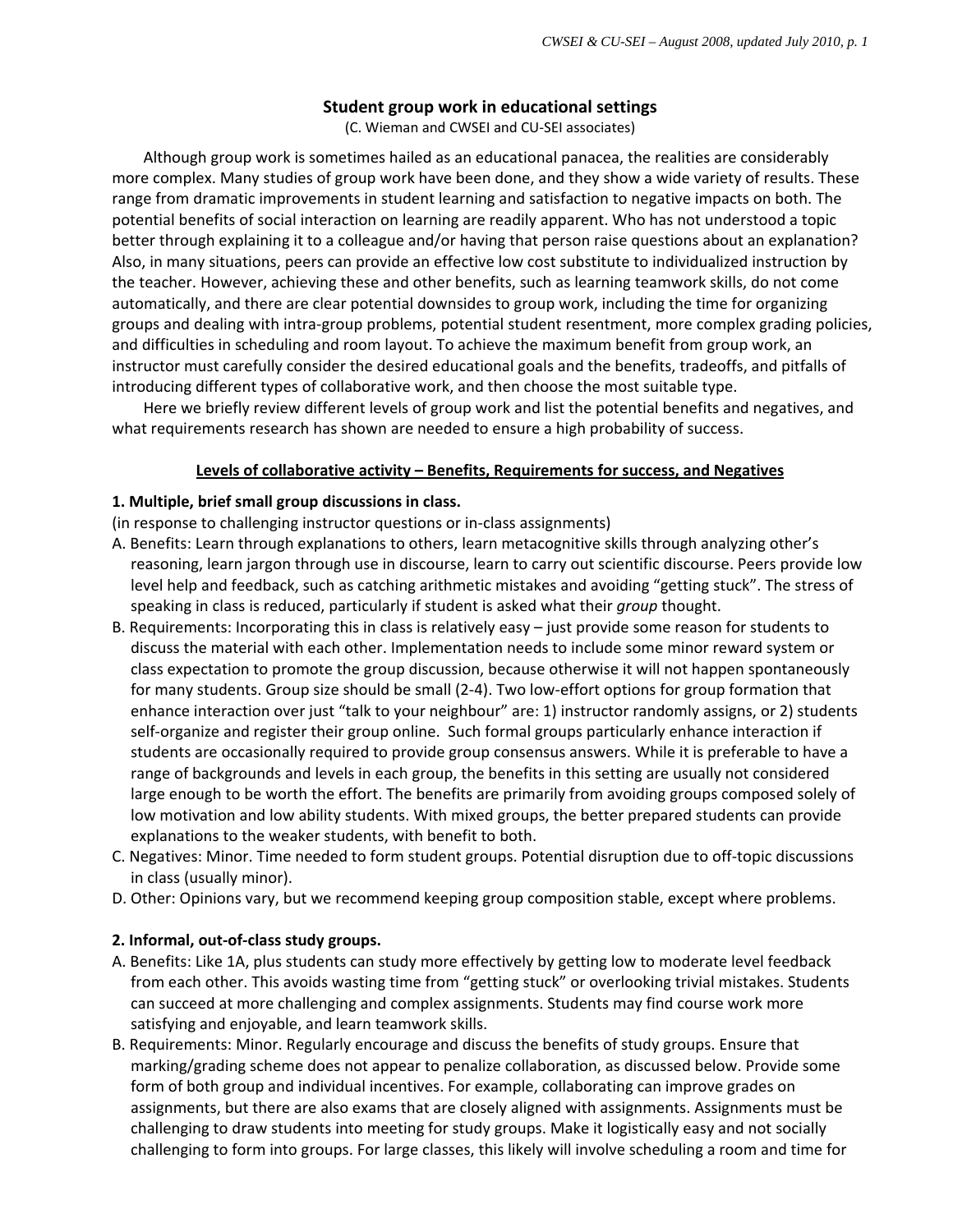students to meet and/or website for connecting up. Having instructor or TA at these study sessions can draw more students, but it is important that the instructor/TA does *not* provide the answers.

C. Negatives. Negligible. Time needed for elements of B.

# **3. Formal in‐class group activities** (such as tutorials, concept mapping, labs, …)

- A. Benefits: Same as #2, but involves all students. Plus students can develop more teamwork skills.
- B. Requirements: Best to have a challenging activity where students work with ideas that are typically difficult to learn and the activity requires them to think about and debate these ideas with each other. Need course structure and space conducive to group work (4/table works well). TAs with role of facilitating group discussion and Socratic teaching works well. Grading options include: only for participation, grading individual work, or grading collective work. Be explicit about why and how collaborative learning is beneficial. If grading collective work, need time and attention devoted to why and how to work in teams effectively, roles and responsibilities of team members, and evaluation of contributions as part of team. Often rotating roles are assigned, manager, recorder, sceptic, etc.
- C. Negatives. Time and personnel needed to organize facilities and groups.

# **4. Formal in or out‐of‐class collaborative assignments‐ collective group work and shared marking**

- A. Benefits: Same as #3, plus reduces time for marking assignments.
- B. Requirements. Similar to #3, and a significant goal of the course should be to have students learn to work in teams. Assignments must encourage teamwork, such as being sufficiently difficult or complex that is easier to set up team and work together than to complete as an individual. Assignments that require judgement decisions are found to be most effective at encouraging diverse participation. Groups should be formed by the instructor in a manner that assures equal diversity and skills across groups and is perceived to be scrupulously fair. There must be timely feedback on the functioning of group and a process for dealing with intra‐group squabbles.
- C. Negatives. 1) There will be some level of student resentment and intra‐group disagreements over credit and level of effort. 2) Time required to create groups and deal with logistics. In many courses, groups will not spend the 40 hours of interaction that has been cited as needed to have a highly effective team. 3) Instructors who are not experienced in implementing this can find it difficult to obtain good results.
- D. Other. Group size 4‐5 is considered optimal, with all visibly under‐represented minority students in a group with at least one other minority student.

### **5. Learning with fully developed teams.**

- A. Benefits. Same as #4, plus students learn to work as part of team to solve problems and manage projects that would usually be impossible for an individual to complete.
- B. Requirements. Major part of course goals needs to be learning teamwork. All of #4B, plus requires more attention to group size, composition, task assignment, general group interaction, and reward system. Majority of course should be team based project(s). More time and attention devoted to why and how to work in teams effectively, roles and responsibilities of team members, and evaluation of contributions as part of team. Teams should have at least 5 and preferably 6 or 7 members, and the composition should be as diverse as possible.
- C. Negatives. Similar to #4, plus significant time required to create good team‐based learning projects.

# **Group work and marking/grading scheme.**

If student marks depend on relative student ranking ("grading on curve", "normed", etc.) there is a clear disincentive for a student to collaborate with other students. The inherent contradiction between telling students that they must collaborate, while at the same time penalizing them for helping other students through the marking scheme, will always result in student discomfort and resentment.

### **Posted at http://www.cwsei.ubc.ca/resources/instructor\_guidance.htm**